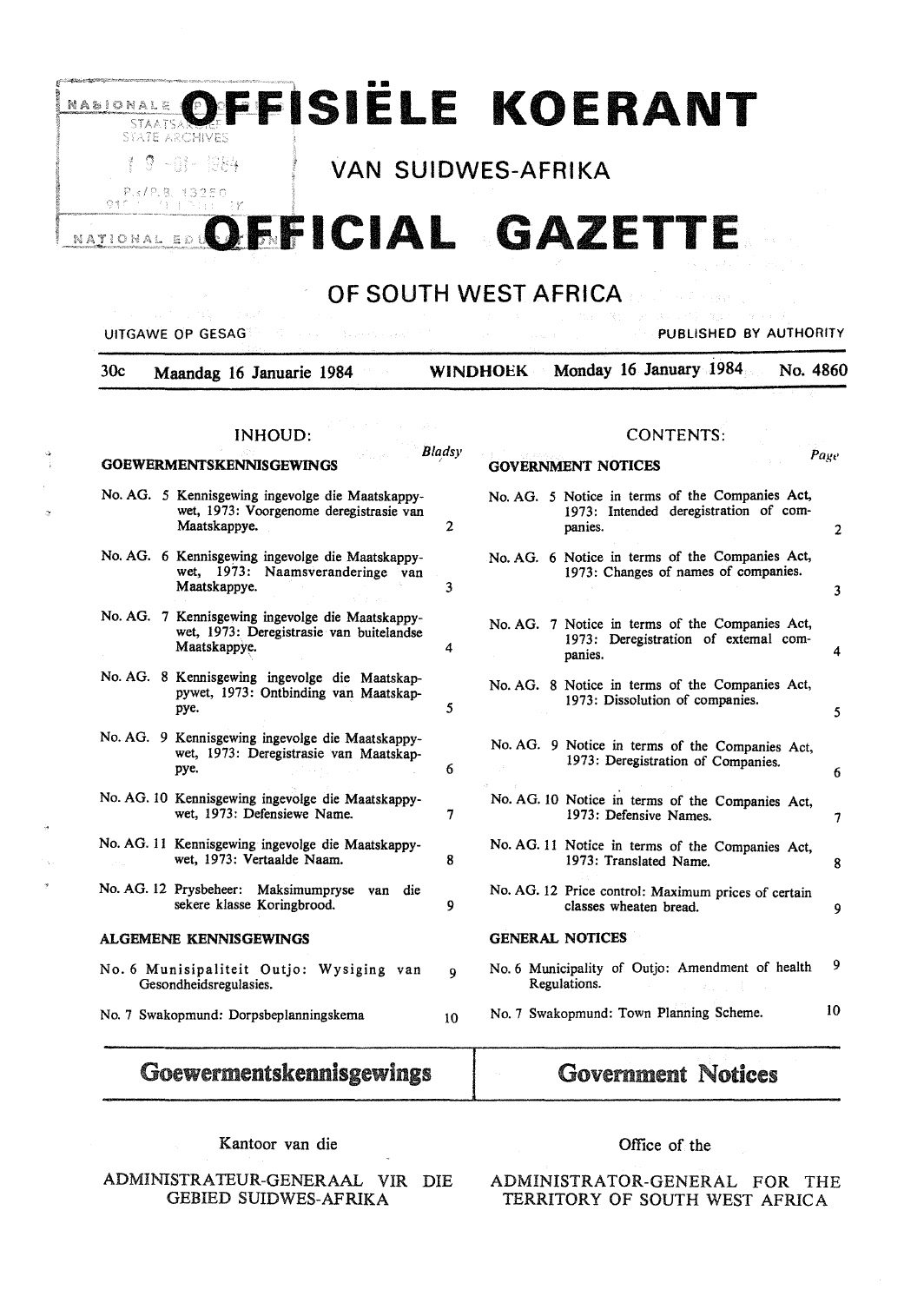No. AG. 5 1984

#### KENNISGEWING INGEVOLGE DIE MAAT-SKAPPYWET, 1973: VOORGENOEME DEREGISTRASIE VAN MAATSKAPPYE

Kragtens artikel 73(3) van die Maatskappywet, 1973 (Wet 61 van 1973), gee ek hierby kennis dat na verloop van twee maande vanaf die datum van hierdie kennisgewing, die maatskappye wat in die Bylae genoem word gederegistreer sal word, tensy gegronde redes daarteen aangevoer word.

**D.J. STRAUSS Registrateur** van

Windhoek, 22 Desember 1983

#### BYLAE

#### REGISTRASIENOMMER, NAAM, ADRES, BEDR YFSKATEGORIE EN AANDELE-KAPITAAL VAN MAATSKAPPY

- 81/083 IMPACT AGENCIES (PTY) LTD: Posbus 671, Windhoek, Handel R4 000
- 81/054 KESSLER WAFFEN (PTY) LTD: Posbus 21310, Windhoek, Boerdery, 4 000 (GP W)
- 79/078 EPIKURO DIAMOND MINING CO. (PTY) LTD: Posbus 5101, Windhoek, Mynbou, R 100
- 79/041 SECURITY SER VICES OF NAMIBIA (PTY) LTD: Posbus 21310, Windhoek, Handel, RIO 000
- 73/4271 PHOTO & SOUVENIRS CENTRE (PTY) LTD: Posbus 2319, Windhoek, Handel, R1 000
- 72/4803 DULCE INVESTMENTS {PTY) LTD: Posbus 5482, Windhoek, Beleggings, R4 000
- 70/13444 STEBA INVESTMENTS (PTY( LTD: Posbus 3502, Windhoek, Beleggings, RlOO
- 70/1766 **NATIONAL** COMPUTER **SERVICES** (PTY) LTD: Posbus 1460, Windhoek, Handel, RIO 000

子 盛年 そうめい

 $\sim$ 

### DEPARTMENT OF ECONOMIC AFFAIRS

#### No. AG. 5 1984

#### NOTICE IN TERMS OF THE COMPANIES ACT, 1973: INTENDED DEREGISTRATION OF COMPANIES

Under section 73(3) of the Companies Act, 1973 (Act 61 of 1973), I hereby give notice that at the expiration of two months from the date of this notice the companies mentioned in the Schedule will, unless good cause is shown to the contrary. be deregistered.

**D.J. STRAUSS Registrar** 

Windhoek, 22 December 1983

#### **SCHEDULE**

 $\frac{1}{2}$  ,  $\frac{1}{2}$  ,  $\frac{1}{2}$  ,  $\frac{1}{2}$  ,  $\frac{1}{2}$ 

- REGISTRATION NUMBER, NAME, ADDRESS, BUSINESS CATEGORY AND SHARE CAPITAL OF COMPANY
- 81/083 IMPACT AGENCIES (PTY) LTD: P.O. Box 671, Windhoek, Commerce, R4 000
- 81/054 KESSLER WAFFEN (PTY) LTD: P.O. Box 21310, Windhoek, Farming, **4000(NPV)**
- 79/078 EPIKURO DIAMOND MINING CO. (PTY) LTD: P.O. Box 5101, Windhoek, Mining, RIO0
- 79/041 SECURITY SER VICES OF NAMIBIA {PTY) LTD: P.O. Box 21310, Windhoek, Commerce, RIO 000
- 73/4271 PHOTO & SOUVENIRS CENTRE (PTY) LTD: Posbus 2319, Windhoek, Handel, R1 000
- 72/4803 DULCE INVESTMENTS (PTY) LTD: P.O. Box 5482, Windhoek, Investments, R4 000
- 70/13444 STEBA INVESTMENTS (PTY) LTD: P.O. Box 3502, Windhoek, Investments, RlOO
- 70/1766 NATIONAL COMPUTER SERVICES (PTY) LTD: P.O. Box 1460, Windhoek, Commerce, R10 000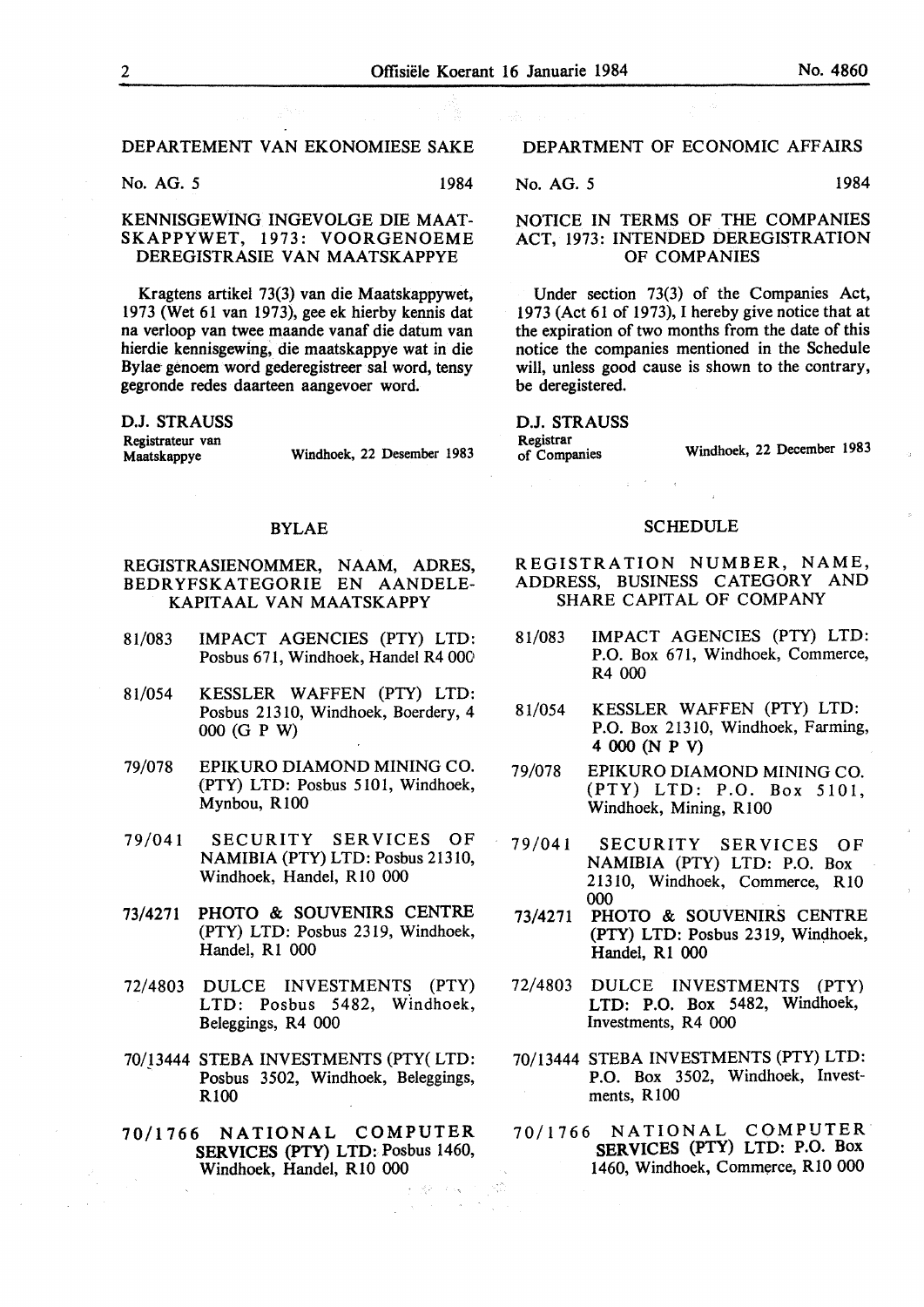- 191/67 MANBO BEHERENDE (EDMS) BPK: Posbus 30, Windhoek, Beleggings, R30 000
- 77/4281 NAMIBIA MINERALS (PTY) LTD: Posbus 30, Windhoek, Mynbou, R4 000

No. AG. 6 1984

#### KENNISGEWING INGEVOLGE DIE MAATSKAPPYWET, 1973: NAAMS-VERANDERINGE VAN MAATSKAPPYE

lngevolge artikel 44(2) van die Maatskappywet, 1973 (Wet 61 van 1973), gee ek hierby kennis dat die name van die maatskappye waarna in die Bylae verwys word, verander is van die name vermeld in kolom 1 van genoemde Bylae na die name daarteenoor vermeld in kolom 2 van genoemde Bylae.

D.J. STRAUSS Registrateur van<br>Maatskappye

KOLOM 1

Windhoek, 22 Desember 1983

KOLOM 2

#### BYLAE

- 1. M.M. EIENDOMME (EDMS) BPK CITY CENTRE REAL ESTATE (PTY) LTD
- 2. SOUTH WEST AFRICA SALT SALT CO. (PTY) LTD
- CO. (PTY) LTD 3. HESPER ENGINEERING (NAMIBIA) (PTY) LTD NOVATRADING (NA-MIBIA) (PTY) LTD
- 4. ECKTAR **CONSTRUCTION** (PTY) LTD INTERNATIONAL MARKETING CON-SULTANT (PTY) LTD
- 5. HYTEC (S.W.A.) (PTY) LTD HYTEC (WINDHOEK) (PTY) LTD
- 6. ALLPROPS (PTY) LTD ALPROPS (PTY) LTD
- 7. SELFHELP-MARK BPK SW AFLOR LIMITED
- 8. BIL RIN'S (PTY) LTD ATLAS BELEGGINS (EDMS) BPK
- 191/67 MANBO BEHERENDE (EDMS) BPK: P.O. Box 30, Windhoek, Investments, R30 000
- 77/4281 NAMIBIA MINERALS (PTY) LTD: P.O. Box 30, Windhoek, Mining, R4 000

#### DEPARTMENT OF ECONOMIC AFFAIRS

No. AG. 6 1984

NOTICE IN TERMS OF THE COMPANIES ACT, 1973: CHANGES OF NAMES OF COMPANIES

In terms of section 44(2) of the Companies Act, 1973 (Act 61 of 1973), I hereby give notice that the names of the companies referred to in the Schedule have been changed from the names mentioned in column 1 of the said Schedule to the names mentioned opposite thereto in column 2 of the said Schedule.

D.J. STRAUSS Registrar<br>of Companies

Windhoek, 22 December 1983

#### SCHEDULE

#### COLUMN 1

- 1. **M.M.**  EIENDOMME (EDMS) BPK CITY CENTRE REAL ESTATE (PTY) LTD
- 2. SOUTH WEST AFRICA SALT CO. (PTY) LTD SALT CO. (PTY) LTD
- 3. HESPER ENGINEERING (NAMIBIA) (PTY) LTD NOVATRADING (NA-**MIBIA)** (PTY) LTD
- 4. ECKTAR CONSTRUCTION MARKETING CON-(PTY) LTD INTERNATIONAL SULTANT (PTY) LTD
- 5. HYTEC (S.W.A.) HYTEC (WINDHOEK) (PTY) LTD (PTY) LTD
- 6. ALLPROPS (PTY) ALPROPS (PTY) LTD LTD
- 7. SELFHELP-MARK BPK SWAFLOR LIMITED
- 8. BIL RIN'S (PTY) LTD ATLAS BELEGGINGS (EDMS) BPK

COLUMN 2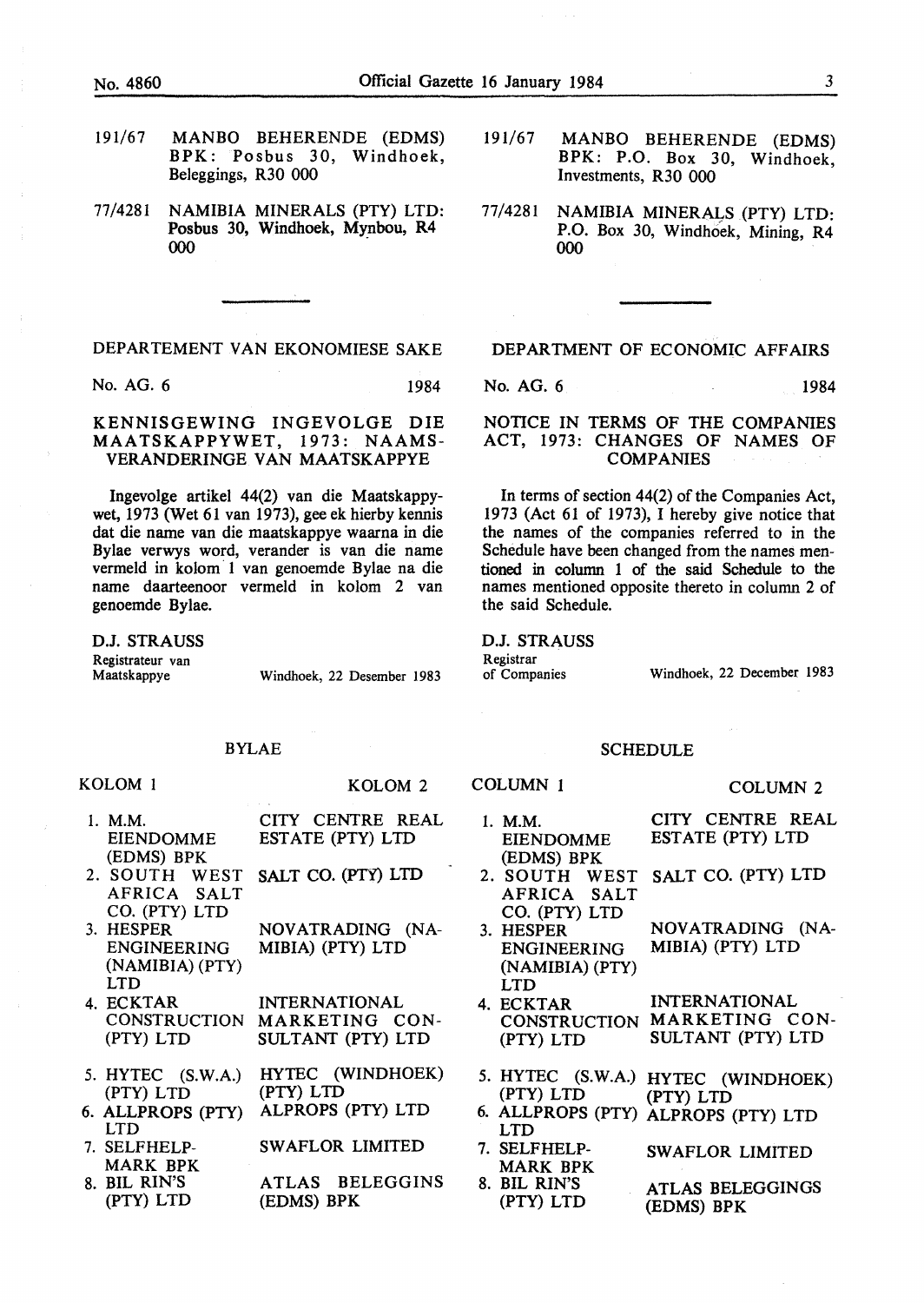- 9. GLOBAL PROPERTIES LTD · HAR WILL INVEST-MENTS LTD
- 10. NAMIBIA RANCHING CO. (PTY) LTD RICHTHOFEN BE-LEGGINGS (EDMS) BPK
- 11. BABAK CAR SERVICES (PTY) LTD NAMIBBIAN OCEAN HAR VESTING (PTY) . LTD
- 12. EDMUND LAFRENZ PLANT HIRE (PTY) LTD F H PLANT HIRE (PTY) LTD
- 13. EDMUND LAFRENZ (PTY) LTD F H CONSTRUCTION (PTY) LTD
- 14. F H CONSTRUC-TION (PTY) LTD F H INVESTMENTS (PTY) LTD
- 9. GLOBAL PROPERTIES LTD 10. NAMIBIA HARWILL INVEST-MENTS LTD RICHTHOFEN BE-
- RANCHING CO. (PTY) LTD 11. BABAK CAR LEGGINGS (EDMS) BPK NAMIBBIAN OCEAN
	- SERVICES (PTY) LTD HARVESTING (PTY) LTD
- 12. EDMUND F H PLANT HIRE (PTY) LAFRENZ LTD PLANT HIRE (PTY) LTD<br>13. EDMUND
- F H CONSTRUCTION LAFRENZ (PTY) (PTY) LTD LTD
- 14. F H CONSTRUC- F H INVESTMENTS TION (PTY) LTD (PTY) LTD

No. AG. 7 1984

#### KENNISGEWING INGEVOLGE DIE MAATSKAPPYWET, 1973: DEREGISTRASIE VAN BUITELANDSE MAATSKAPPYE

Ingevolge artikel 332(4) van die Maatskappywet, 1973 (Wet 61 van 1973), gee ek hierby kennis dat 'n kennisgewing dat die maatskappy opgehou het om 'n besigheidsplek in die gebied Suidwes-Afrika te hê van elke buitelandse maatskappy waarna in die Bylae verwys word, ontvang is en dat ek elke sodanige maatskappy gederegistreer het.

D.J. STRAUSS Registrateur van Windhoek, 22 Desember 1983

#### BYLAE

#### REGISTRASIENOMMER, NAAM ADRES, BEDRYFSKATEGORIE EN AANDELE-KAPITAAL VAN MAATSKAPPY

- F/54/1539 DIE TRUST BANK VAN AFRIKA BPK: Posbus 7694 Johannesburg, Finansieel, R 70 697 000
- F/70/5384 ALPINE CATERERS (PTY) LTD: Posbus 1857, Windhoek, Sekondêr, Rl 000

### **DEPARTEMENT OF ECONOMIC AFFAIRS**

**No. AG.** 7 1984

#### NOTICE IN TERMS OF THE COMPANIES ACT, 1973: DEREGISTRATION OF EXTERNAL COMPANIES

In terms of section 332(4) of the Companies Act, 1973 (Act 61 of 1973), I hereby give notice that a notice that the company has ceased to have a place of business in the territory of South West Africa has been received from every external company referred to in the Schedule and that I have deregistered every such company.

D.J. STRAUSS Registrar of Companies Windhoek, 22 December 1983

#### **SCHEDULE**

#### REGISTRATION NUMBER, NAME, ADDRESS, BUSINESS CATEGORY AND SHARE CAPITAL OF COMPANY

- F/54/1539 DIE TRUST BANK VAN AFRIKA BPK: P.O. Box 7694, Johannesburg, Financial, R70 697 000
- F/70/5384 ALPINE CATERERS (PTY) LTD: P.O. Box 1857, Windhoek, Secondary, Rl 000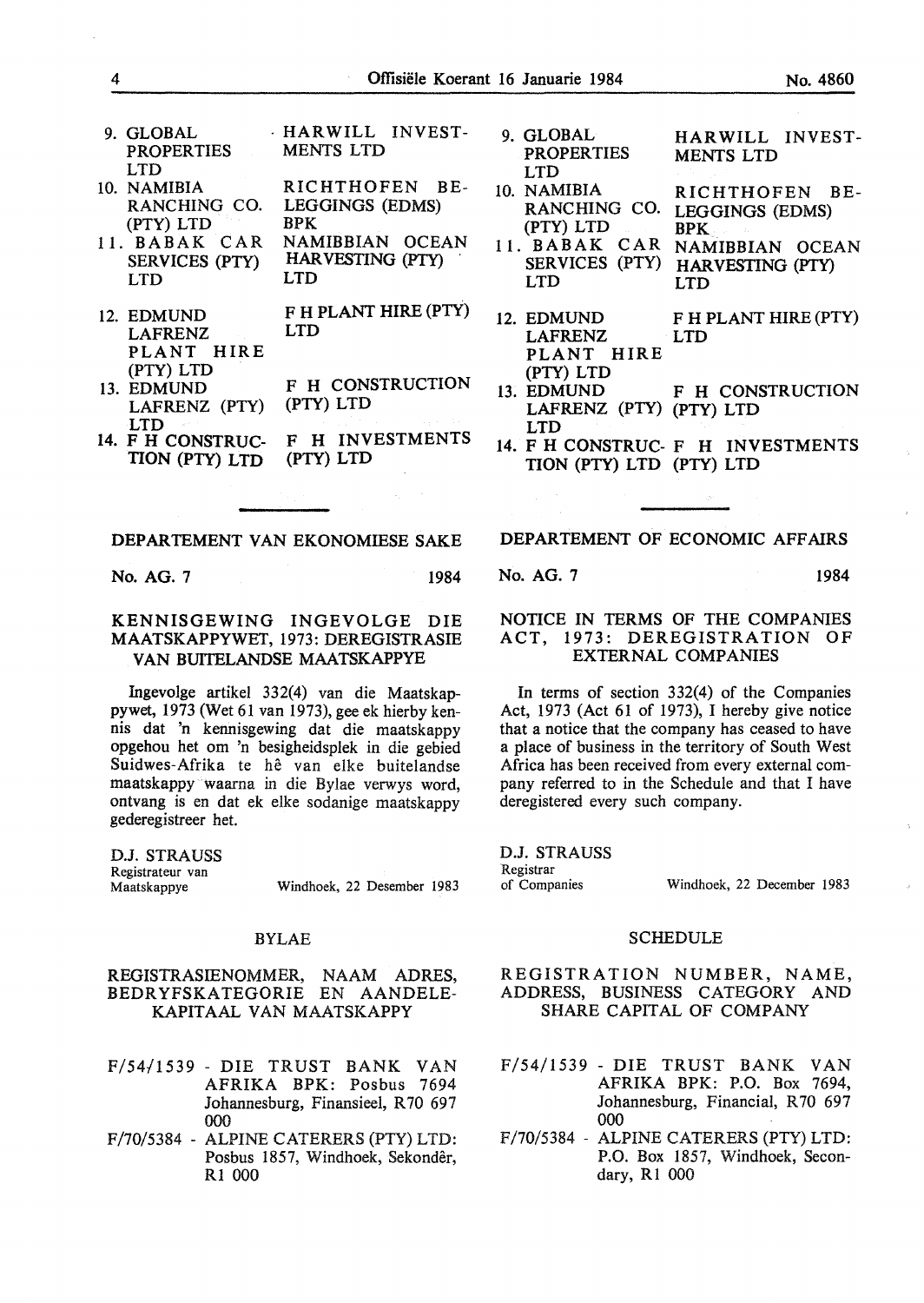- F69/090 ELAND EXPLORATION (PTY) LTD: Posbus 9616, Johannesburg, Mynbou, R832 316
- F/70/9540 INTERPLAN BELEGGINGS (EDMS) BPK: Posbus 11293, Kaapstad, Beleggings, RIO 000

No. AG. 8 1984

#### KENNISGEWING INGEVOLGE DIE MAATSKAPPYWET, 1973: ONTBINDING **VAN MAATSKAPPYE**

Ingevolge artikel 419(2) van die Maatskappywet, 1973 (Wet 61 van 1973), gee ek hierby kennis dat die ontbinding van die maatskappye in die Bylae vermeld, aangeteken is.

**D.J. STRAUSS**  Registrateur van<br>Maatskappye Windhoek, 22 Desember 1983

#### BYLAE

#### REGISTRASIENOMMER, NAAM, ADRES, BEDRYFSKATEGORIE EN AANDELE-KAPITAAL VAN MAATSKAPPY

- 1336 SUIDELIKE APTEEK (EDMS) BPK: Posbus 566, Keetmanshoop, Sekonder, R12 000
- 904 FAIRVIEW MANSIONS (PTY) LTD: Posbus 3458, Windhoek, Sekondêr, R2 000
- 48 KRONHEIMER (PTY) LTD: Posbus 3599, Windhoek, Sekonder, R50 000
- 81/080 TYSON & PIDGEON (PTY) LTD: Posbus 3599, Windhoek, Handel, R4 000
- 118/69 CAPRIVI INVESTMENTS (PTY) LTD: Posbus 156, Windhoek, Beleggings 10 000 (GPW)
- F/69/090 Eland Exploration (Pty) LTD: P.O. Box 9616, Johannesburg, Mining, R832 316
- F/70/9540 INTERPLAN BELEGGINGS (EDMS) BPK: P.O. Box 11293, Cape Town, Investments, RIO 000

DEPARTMENT OF ECONOMIC AFFAIRS

No. AG. 8 1984

NOTICE IN TERMS OF THE COMPANIES ACT, 1973: DISSOLUTION OF COMPANIES

In terms of section 419(2) of the Companies Act, 1973 (Act 61 of 1973), I hereby give notice that the dissolution of the companies mentioned in the Schedule has been recorded.

#### **D.J. STRAUSS**

Registrar<br>of Companies

Windhoek, 22 December 1983

#### SCHEDULE

REGISTRATION NUMBER, NAME, ADDRESS, BUSINESS CATEGORY AND SHARE CAPITAL OF COMPANY

- 1336 SUIDELIKE APTEEK (EDMS) BPK: P.O. Box 566, Keetmanshoop, Secondary, R12 000
- 904 FAIRVIEW MANSIONS (PTY) LTD: P.O. Box 3458, Windhoek, Secondary, R2 000
- 48 KRONHEIMER (PTY) LTD: P.O. Box 3599, Windhoek, Secondary, R50 000
- 81/080 TYSON & PIDGEON (PTY) LTD: P.O. Box 3599, Windhoek, Commerce, R4 000
- 118/69 CAPRIVI INVESTMENTS (PTY) LTD: P.O. Box 156, Windhoek, Investments, 10 000 (NPV)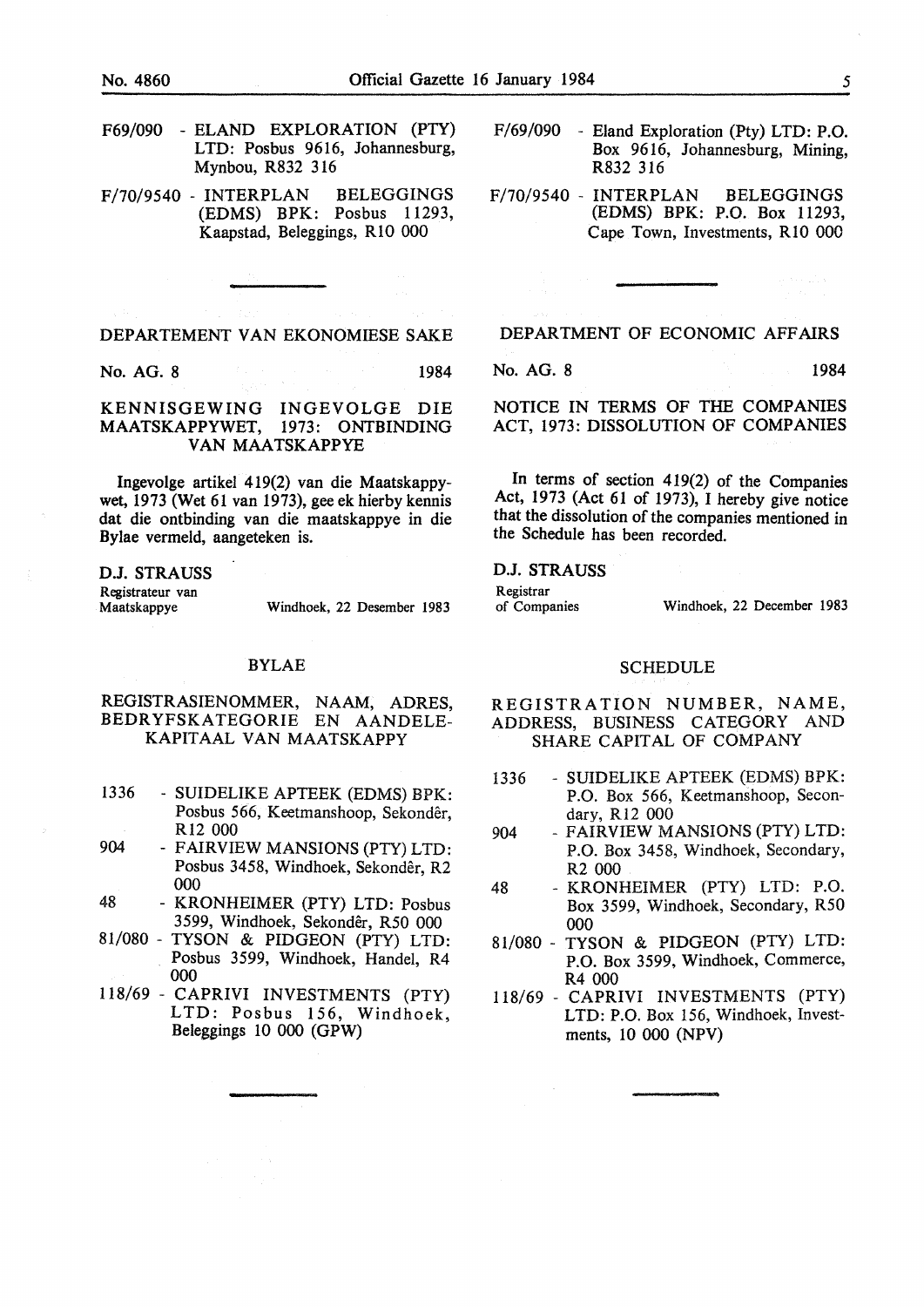No. AG. 9 1984

#### KENNISGEWING INGEVOLGE DIE MAATSKAPPYWET, 1973: DEREGIS-TRASIE VAN MAATSKAPPYE

lngevolge artikel 73(5) van die Maatskappywet, 1973 (Wet 61 van 1973), gee ek hierby kennis dat 'n skriftelike verklaring met die strekking dat die maatskappy opgehou het om besigheid te dryf en geen bate of laste besit nie van elke maatskappy waarna in die Bylae verwys word, ontvang is en dat ek elke sodanige maatskappy kragtens genoemde artikel 73(5) gederegistreer het.

D.J. STRAUSS Registrateur van<br>Maatskappye

## BYLAE

#### REGISTRASIENOMMER, NAAM, ADRES, BEDR YFSKA TEGORIE EN AANDELE-KAPITAAL VAN MAATSKAPPY

- 79/047 MORNING STAR HOTEL (PTY) LTD: Posbus 30, Windhoek, Handel, *RS* 000
- 128/67 VELOX FARMING CO. (PTY) LTD: Posbus 2558, Windhoek, Boerdery, R200
- 022/68 CHEZ MADAME (PTY) LTD: Posbus 3502, Windhoek, Handel, R200
- 78/1596 DULUX **S.W.A./NAMIBIA** (PTY) LTD: Posbus 215, Windhoek, Handel, RlOO 000
- 79/043 AFROCRAFT (PTY) LTD: Posbus 50, Hermanus, Handel, R4 000
- 256/69 EDELWEISS DRANKWINKEL (EDMS) BPK: Posbus 566, Keetmanshoop, Handel, RlOO
- 65/5363 NAMIBIA ELECTRICAL (PTY) LTD: Posbus 33424, Jeppestown, Sekonder, Rl 000
- 093/68 MARIENTAL BUSDIENS (EDMS) BPK: Posbus 9, Mariental,. Handel, RlOO
- 75/090 MARIENTAL DOLERIET VERGRUISERS (PTY) LTD: Posbus 9, Mariental, Sekonder, R4 000
- 82/047 INDUSTRIAL COMPRESSOR &<br>PNEUMATIC ENGINEERING **ENGINEERING** (PTY) LTD: Posbus 21414, Windhoek, Handel, R4 000
- 70/11591 !DIVEST COMMERCIAL (PTY) LTD: Posbus 242, Windhoek, Handel, R4 000

#### DEPARTMENT OF ECONOMIC AFFAIRS

No. AG. 9 1984

#### NOTICE IN TERMS OF THE COMPANIES ACT, 1973: DEREGISTRATION OF **COMPANIES**

In terms of section 73(5) of the Companies Act, 1973 (Act 61 of 1973), I hereby give notice that a written statement to the effect that the company has ceased to carry on business and has no assets or liabilities has been received from every company referred to in the Schedule, and that I have deregistered every such company under the said section 73(5).

#### D.J. STRAUSS

Registrar<br>of Companies

Windhoek, 22 December 1983

**SCHEDULE** 

REGISTRATION NUMBER, NAME, ADDRESS, BUSINESS CATEGORY AND SHARE CAPITAL OF **COMPANY** 

- 79/047 **MORNING** STAR HOTEL (PTY) LTD: P.O. Box 30, Windhoek, Commerce, R5 000
- 128/67 VELOX FARMING CO. (PTY) LTD: P.O. Box 2558, Windhoek, Farming, R200
- 022/68 CHEZ MADAME (PTY) LTD: P.O. Box 3502, Windhoek, Commerce, R200
- 78/1596 DULUX S.W.A./NAMIBIA (PTY) LTD: P.O. Box 215, Windhoek, Commerce, RlOO 000
- 79/043 AFROCRAFT (PTY) LTD: P.O. Box 50, Hermanus, Commerce, R4 000
- 256/69 EDELWEISS DRANKWINKEL (EDMS) BPK: P.O. Box 566, Keetmanshoop, Commerce, R100
- 65/5363 **NAMIBIA** ELECTRICAL (PTY) LTD: P.O. Box 33424, Jeppestown, Secondary, Rl 000
- 093/68 MARIENTAL BUSDIENS (EDMS) **BPK:** P.O. Box 9, Mariental, Commerce, RlOO
- 75/090 MARIENTAL DOLERIET VERGRUISERS (PTY) LTD: P.O. Box 9, Mariental, Secondary, R4 000
- 82/047 INDUSTRIAL COMPRESSOR & PNEUMATIC ENGINEERING (PTY) LTD: P.O. Box 21414, Windhoek, Commerce, R4 000
- 70/11591 !DIVEST COMMERCIAL (PTY) LTD: P.O. Box 242, Windhoek, Commerce, R4 000

Windhoek, 22 Desember 1983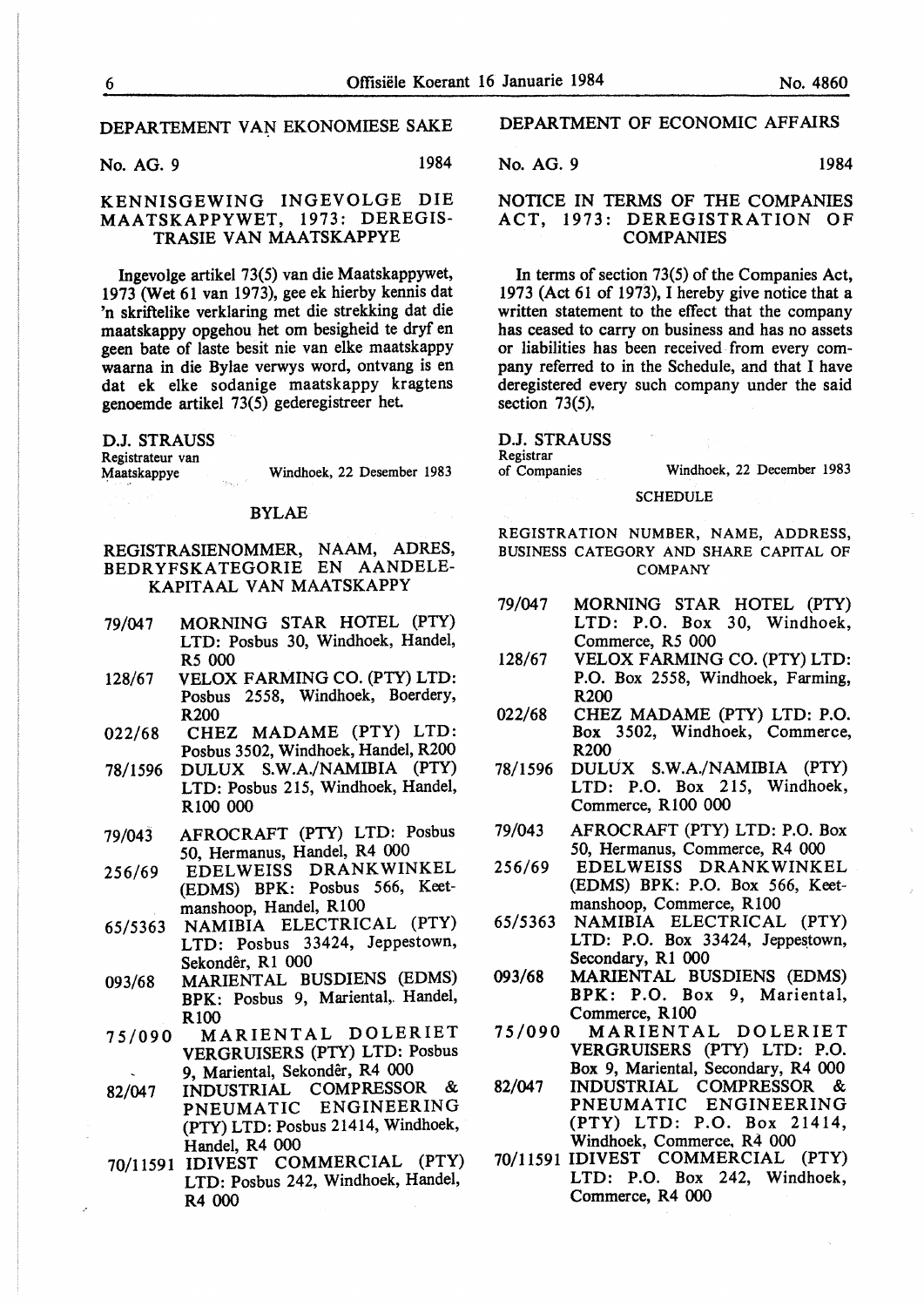- 152/67 AUSSPANNPLATZ BELEGGINGS (EDMS) BPK: Posbus 30, Windhoek, Beleggings, R20 000
- 115/69 UHLAND PROPERTIES (PTY) LTD: Posbus 1016, Windhoek, Handel, R100
- 1018 **KIRKAV INVESTMENTS (PTY)** LTD: Posbus 5377, Windhoek, Beleggings, R200
- 71/13201 STEWOL HOLDINGS (EDMS) BPK: Posbus 731, Windhoek, Handel, R4 000
- 70/5195 D. & E. SPARES (PTY) LTD: Posbus 1193, Windhoek, Handel, RI 000
- 152/67 AUSSPANNPLATZ BELEGGINGS (EDMS) BPK: P.O. Box 30, Windhoek, Investments, R20 000
- 115/69 UHLAND PROPERTIES (PTY) LTD: P.O. Box 1016, Windhoek, Commerce, R 100
- 1018 **KIRKAV INVESTMENTS (PTY)** LTD: P.O. Box 5377, Windhoek, Investments, R200
- 71/13201 STEWOL HOLDINGS (EDMS) BPK: P.O. Box 731, Windhoek, Commerce, R4 000
- 70/5195 D. & E. SPARES (PTY) LTD: P.O. Box 1193, Windhoek, Commerce, RI 000

No. AG. 10 1984

KENNISGEWlNG INGEVOLGE DIE MAATSKAPPYWET, 1973: DEFENSIEWE NAME

Ingevolge artikel 43(3) van die Maatskappywet, 1973 (Wet 61 van 1973), gee ek hierby kennis dat ek ingevolge aansoeke kragtens artikel 43(2) van genoemde Maatskappywet, 1973, die name wat in die Bylae vermeld word as defensiewe name geregistreer het.

**D.J. STRAUSS**  Registrateur van Maatskappye

Windhoek, 22 Desember 1983

#### BYLAE

- 1. L'OREAL
- 2. VERSATEX
- 3. WRIGHTECH
- 4. FEDERATED TIMBERS
- *5.* MONOWELD
- 6. COMPONENT WELDERS
- 7. SPECIALISED REBUILD CENTRE
- 8. CORROSION PROTECTION
- 9. WRIGHT
- 10. INSULPEN
- 11. BROLLO AFRICA
- 12. OSHKOSH
- 13. NAMIBIAN BANKING CORPORATION
- 14. MOORE OF SOUTH AFRICA
- 15. MOORE BUSINESS FORMS OF SOUTH AFRICA
- 16. CARBORUNDUM-UNIVERSAL S.A.
- 17. SMITHS INDUSTRIES (NAMIBIA)
- 18. ALBANY BAKERS

DEPARTMENT OF ECONOMIC AFFAIRS

No. AG. 10 1984

#### NOTICE IN TERMS OF THE COMPANIES ACT, 1973: DEFENSIVE NAMES

In terms of section 43(3) of the Companies Act, 1973 (Act 61 of 1973), I hereby give notice that I have, pursuant to applications under section 43(2) of the said Companies Act, 1973, registered the names mentioned in the Schedule as defensive names.

**D.J. STRAUSS** 

Registrar<br>of Companies

Windhoek 22 December 1983

#### SCHEDULE

- 1. L'OREAL
- 2. VERSATEX
- 3. WRIGHTECH
- 4. FEDERATED TIMBERS
- 5. MONOWELD
- 6. COMPONENT WELDERS
- 7. SPECIALISED REBUILD CENTRE
- 8. CORROSION PROTECTION
- 9. WRIGHT
- 10. INSULPEN
- 11. BROLLO AFRICA
- 12. OSHKOSH
- 13. NAMIBIAN BANKING CORPORATION
- 14. MOORE OF SOUTH AFRICA
- 15. MOORE BUSINESS FORMS OF SOUTH AFRICA
- 16. CARBORUNDUM-UNIVERSAL S.A.
- 17. SMITHS INDUSTRIES (NAMIBIA)
- 18. ALBANY BAKERS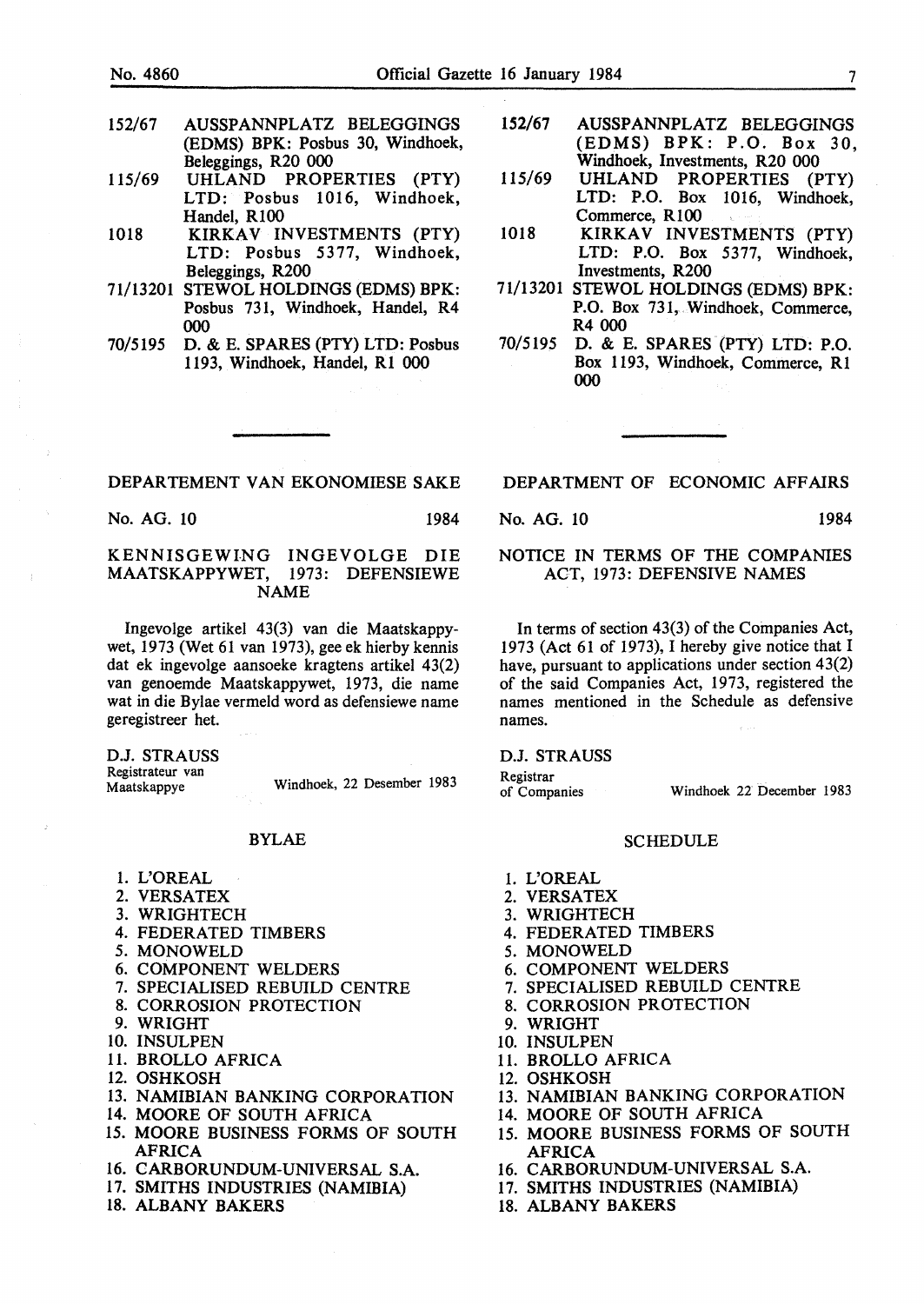- 19. DAMARA RAAD STIGTING
- 20. DAMARA COUNCIL FOUNDATION
- 21. DAMARA RAAD FOUNDATION
- 22. AUTOMATED BUILDING COMPO-NENTS (S.A.)
- 23. SOUTHERN CROSS SAFARIS
- 24. BDH
- 25. BAIRD & TATLOCK
- 26. HICKMAN & KLEBER
- 27. MERCK
- 28. PANDAIR FREIGHT
- 29. WOOLTRU
- 30. CAPE CONTINENT SHIPPING
- 31. SWASOL REFINERY
- 32. THE CORNISH PASTY
- 33. CUSAF
- 34. RENNIE MURRAY & CO. (NAMIBIA)
- 35. FIDELITY GUARDS
- 36. A VO METERS
- 37. NAMIBIA CEMENT
- 38. NAMIBIA PORTLAND CEMENT
- 39. NAMIBIA SLAG
- 40. ANGLO-ALPHA
- 41. PRESTIGE & COLLECTIONS
- 42. ALLIANZ INSURANCE CO. OF NAMI-BIA
- 43. GRADTEK (NAMIBIA)
- 44. S.W.A./NAMIBIA HUNTERS ASSOCIA-**TION**
- 45. S.W.A./NAMIBIA JAGTERS-VERENIGING
- 46. VEREIN S.W.A./NAMIBIA JAGER
- 47. ST. MICHAEL CLOTHING AND FOOD
- 48. SERVUS
- 49. PRINCESS CLOTHING AND FOOD
- 50. NAMIBIA MEAT EXPORTERS

No. AG. 11 1984

#### KENNISGEWING INGEVOLGE DIE MAAT-SKAPPYWET, 1973: VERTAALDE NAAM

Ingevolge artikel 43(3) van die Maatskappywet, 1973 (Wet 61 van 1973), gee ek hierby kennis dat ek ingevolge 'n aansoek kragtens artikel 43(1) van genoemde Maatskappywet, 1973, Milcor Ltd as die letterlike vertaling in Engels van die naam van die maatskappy Melkor Bpk geregistreer het.

D.J. STRAUSS Registrateur van

Maatskappye Windhoek, 22 Desember 1983

- 19. DAMARA RAAD STIGTING
- 20. DAMARA COUNCIL FOUNDATION
- 21. DAMARA RAAD FOUNDATION
- 22. AUTOMATED BUILDING COMPO-NENTS (S.A.)
- 23. SOUTHERN CROSS SAFARIS
- 24. BDH
- 25. BAIRD & TATLOCK
- 26. HICKMAN & KLEBER
- 27. MERCK
- 28. PANDAIR FREIGHT
- 29. WOOLTRU
- 30. CAPE CONTINENT SHIPPING
- 31. SWASOL REFINERY
- 32. THE CORNISH PASTY
- 33. CUSAF
- 34. RENNIE MURRAY & CO. (NAMIBIA)
- 35. FIDELITY GUARDS
- 36. A VO METERS
- 37. NAMIBIA CEMENT
- 38. NAMIBIA PORTLAND CEMENT
- 39. NAMIBIA SLAG
- 40. ANGLO-ALPHA
- 41. PRESTIGE & COLLECTIONS
- 42. ALLIANZ INSURANCE CO. OF NAMI-BIA
- 43. GRADTEK (NAMIBIA)
- 44. S. W.A./NAMIBIA HUNTERS ASSOCIA-TION
- 45. S.W.A./NAMIBIA JAGTERS-VERENIGING
- 46. VEREIN S.W.A./NAMIBIA JAGER
- 47. ST. MICHAEL CLOTHING AND FOOD
- 48. SERVUS
- 49. PRINCESS CLOTHING AND FOOD
- 50. NAMIBIA MEAT EXPORTERS

DEPARTMENT OF ECONOMIC AFFAIRS

No. AG. 11 1984

#### NOTICE **IN TERMS OF** THE **COMPANIES ACT,** 1973: **TRANSLATED NAME**

In terms of section 43(3) of the Companies Act, 1973 (Act 61 of 1973), I hereby give notice that I have, pursuant to an application under section 43(1) of the said Companies Act, 1973, registered Milcor Ltd as the literaltranslation into English of the name of the company Melkor Bpk.

D.J. STRAUSS Registrar<br>of Companies

Windhoek, 22 December 1983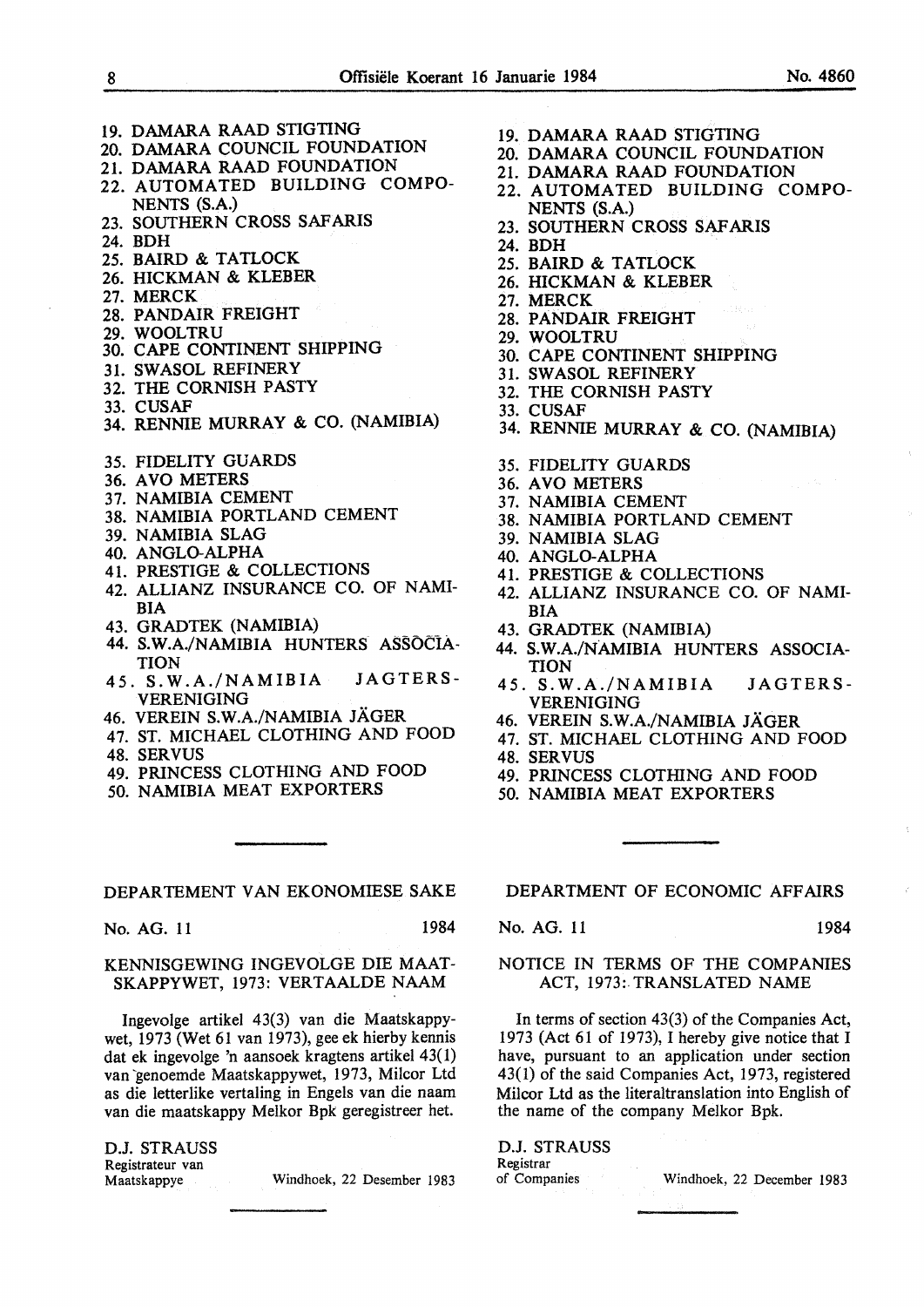No. AG. 12 1984

#### PRYSBEHEER: MASIMUMPRYSE VAN SEKERE KLASSE KORINGBROOD

Kragtens artikel 4 van die Wet op Prysbeheer, 1964 (Wet 25 van 1964), wysig ek hierby Goewermentskennisgewing 237 van 1974, soos gewysig, deur in paragraaf 1 die Tabel daarby deur die volgende Tabel te vervang:

#### "TABEL

#### DEPARTMENT OF ECONOMIC AFFAIRS

No. AG. 12 1984

#### PRICE CONTROL: MAXIMUM PRICES OF CERTAIN CLASSES WHEATEN BREAD

Under section 4 of the Price Control Act, 1964 (Act 25 of 1964), I hereby amend Government Notice 237 of 1974, as amended, by the substitution in paragraph 1 for the Table thereto of the following Table:

#### "TABLE

| P.R. KRUGER<br>Pryskontroleer,                                                                     |                      | Windhoek 3 Januarie 1984 | P.R. KRUGER<br>Price Controller                                              |                         | Windhoek, 3 January 1984 |
|----------------------------------------------------------------------------------------------------|----------------------|--------------------------|------------------------------------------------------------------------------|-------------------------|--------------------------|
| Bruinbrood                                                                                         | 36,25                | 38"                      | Brown bread                                                                  | 36,25                   | 38"                      |
| Toegedraaide of nie toege-<br>draaide of gesnyde en toe-<br>gedraaide Koringbrood van<br>die klas: |                      |                          | Wrapped or unwrapped or<br>sliced and wrapped wheaten<br>hread of the class: | $\sim 100$              |                          |
| Goedere                                                                                            | Sent per<br>900 gram | Sent per<br>900 gram     | Goods                                                                        | Cent per<br>$900$ gram. | Cent per<br>$900$ gram   |
| KOLOM <sub>1</sub>                                                                                 | KOLOM <sub>2</sub>   | KOLOM <sub>3</sub>       | COLUMN <sub>1</sub>                                                          | COLUMN <sub>2</sub>     | COLUMN 3                 |

**Algemene Kennisgewings** 

# **General Notices**

No. 6 1984

#### No. 6 1984

#### MUNISIPALITEIT OUTJO: WYSIGING VAN GESONDHEIDSREGULASIES

Die raad van die Munisipaliteit Outjo het kragtens artikel 244(5) van die Munisipale Ordonnansie 1963 (Ordonnansie 13 van 1955 en van toepassing gemaak op genoemde munisipaliteit by Goewermentskennisgewing 5 van 1956, soos gewysig, verder gewysig deur -

- (a) in paragraaf 4.1 van die Bylae die bedrag "R3,00" deur die bedrag "R4,00" te vervang;
- (b) in paragraaf 4.2 van die Bylae die bedrag "R6,00" deur die bedrag "R8,00" te vervang;

#### MUNICIPALITY OF OUTJO: AMENDMENT OF HEALTH REGULATIONS

The council of the Municipality of Outjo has, under section 244(5) of the Municipal Ordinance, 1963 (Ordinance 13 of 1963), further amended the regulations promulgated under Government Notice 23 of 1955 and applied to the said municipality by Government Notice 5 of 1956, as amended, by -

- (a) the substitution in paragraph 4.1 of the Schedule for the amount "R3,00" of the amount "R4,00";
- (b) the substitution in paragraph 4.2 of the Schedule for the amount "R6,00" of the amount "R8,00";